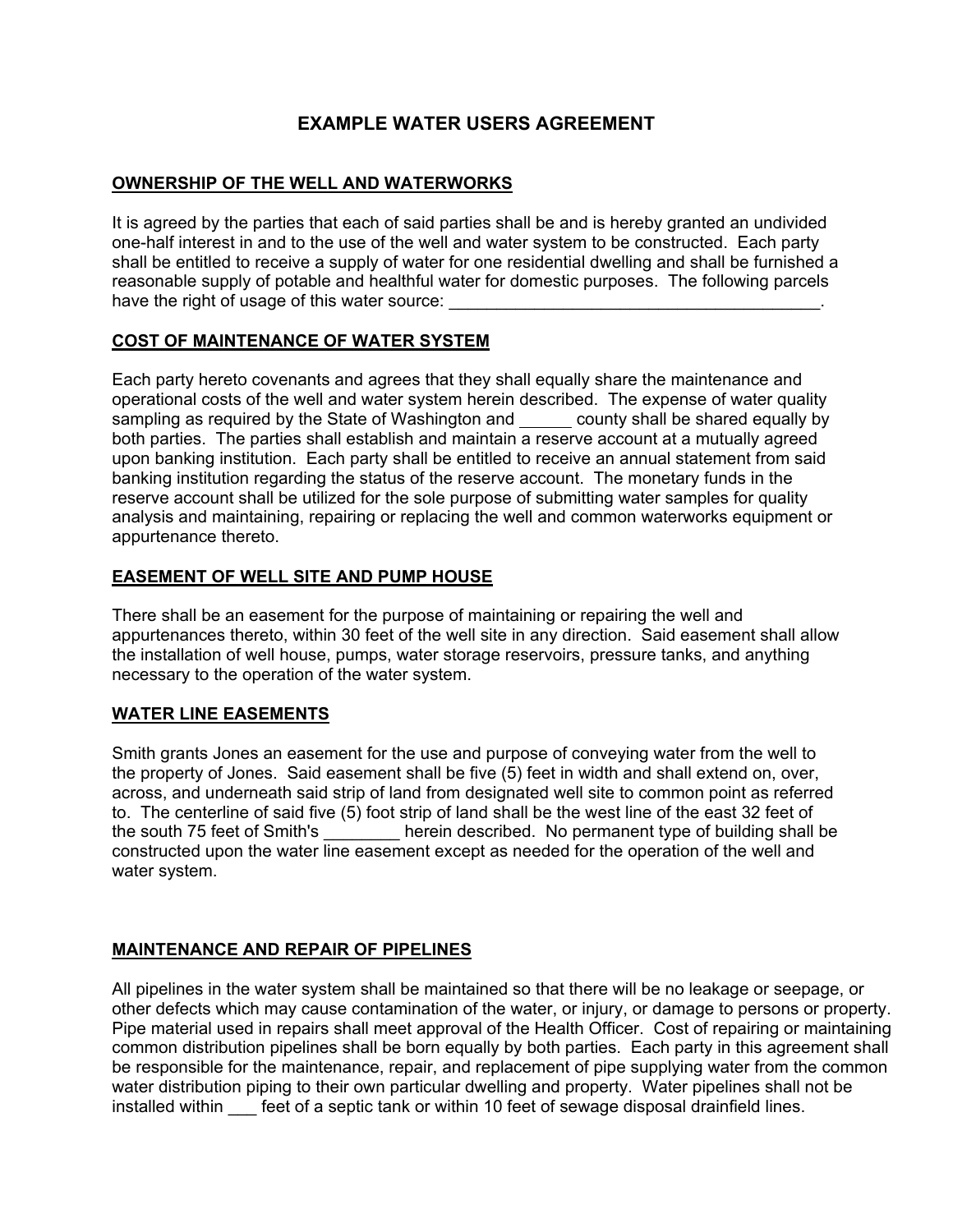### **PROHIBITED PRACTICES**

The parties herein, their heirs, successors and/or assigns, will not construct, maintain or suffer to be constructed or maintained upon the said land and within 100 feet of the well herein described, so long as the same is operated to furnish water for public consumption, any of the following: septic tanks and drainfields, sewerlines, underground storage tanks, county or state roads, railroad tracks, vehicles, structures, barns, feeding stations, grazing animals, enclosures for maintaining fowl or animal manure, liquid or dry chemical storage, herbicides, insecticides, hazardous waste or garbage of any kind. The parties will not cross connect any portion or segment of the water system with any other water source without prior written approval of the County Department of Public Health and/or other appropriate governmental agency.

# **WATER SYSTEM PURVEYOR**

Smith is designated "Purveyor" of the water system. The purveyor shall be responsible for arranging submission of all necessary water samples as required in the Washington Administrative Code, and County Rules and Regulations No. and handling emergencies such as system shutdown and repair. The purveyor shall provide his/her name, address and telephone number to the Health Officer and shall serve as a contact person to the Health Officer. The purveyor shall organize and maintain the water system records and notify the Health Officer and all parties, service connections and lots that are included in this agreement, of the water quality tests that are required by WAC 246-291 and \_\_\_\_\_\_\_ County Rules and Regulations No. \_\_\_\_\_\_\_\_. Water system records shall be available for review and inspection by all parties in this agreement and the Health Officer.

### **PROVISIONS FOR CONTINUATION OF WATER SERVICE**

The parties agree to maintain a continuous flow of water from the well and water system, herein described in accordance with public water supply requirements of the State of Washington and County. In the event that the quality or quantity of water from the well becomes unsatisfactory as determined by the Health Officer, the parties shall develop a new source of water. Prior to development of, or connection to a new source of water, the parties shall obtain written approval from the Health Officer. Each undivided interest and/or party shall share equally in the cost of developing the new source of water and installing the necessary equipment associated with the new source.